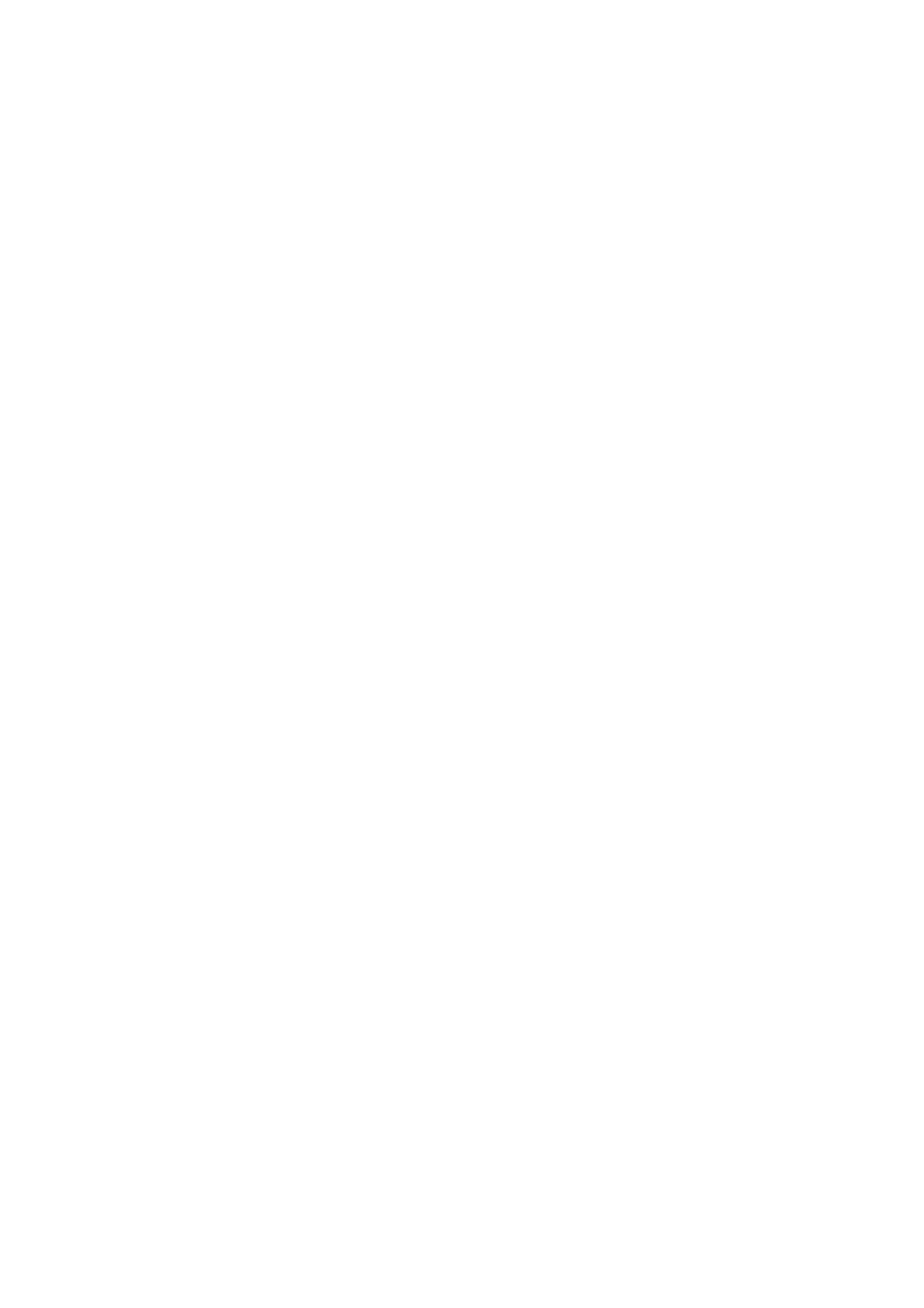For use with Debezium 1.1 on OpenShift Container Platform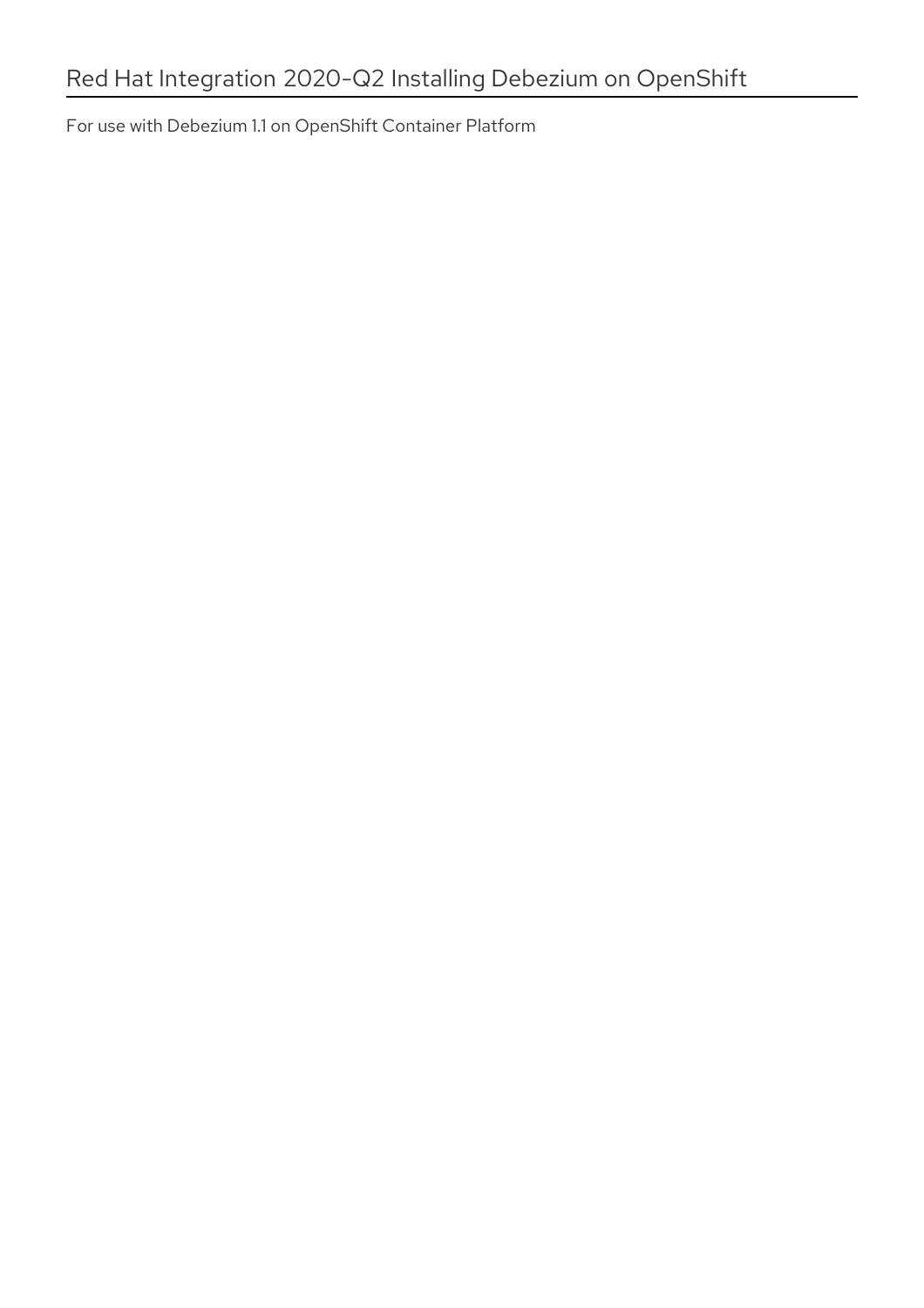## Legal Notice

Copyright © 2020 Red Hat, Inc.

The text of and illustrations in this document are licensed by Red Hat under a Creative Commons Attribution–Share Alike 3.0 Unported license ("CC-BY-SA"). An explanation of CC-BY-SA is available at

http://creativecommons.org/licenses/by-sa/3.0/

. In accordance with CC-BY-SA, if you distribute this document or an adaptation of it, you must provide the URL for the original version.

Red Hat, as the licensor of this document, waives the right to enforce, and agrees not to assert, Section 4d of CC-BY-SA to the fullest extent permitted by applicable law.

Red Hat, Red Hat Enterprise Linux, the Shadowman logo, the Red Hat logo, JBoss, OpenShift, Fedora, the Infinity logo, and RHCE are trademarks of Red Hat, Inc., registered in the United States and other countries.

Linux ® is the registered trademark of Linus Torvalds in the United States and other countries.

Java ® is a registered trademark of Oracle and/or its affiliates.

XFS ® is a trademark of Silicon Graphics International Corp. or its subsidiaries in the United States and/or other countries.

MySQL<sup>®</sup> is a registered trademark of MySQL AB in the United States, the European Union and other countries.

Node.js ® is an official trademark of Joyent. Red Hat is not formally related to or endorsed by the official Joyent Node.js open source or commercial project.

The OpenStack ® Word Mark and OpenStack logo are either registered trademarks/service marks or trademarks/service marks of the OpenStack Foundation, in the United States and other countries and are used with the OpenStack Foundation's permission. We are not affiliated with, endorsed or sponsored by the OpenStack Foundation, or the OpenStack community.

All other trademarks are the property of their respective owners.

### Abstract

This guide describes how to install Red Hat Debezium on OpenShift Container Platform with AMQ Streams.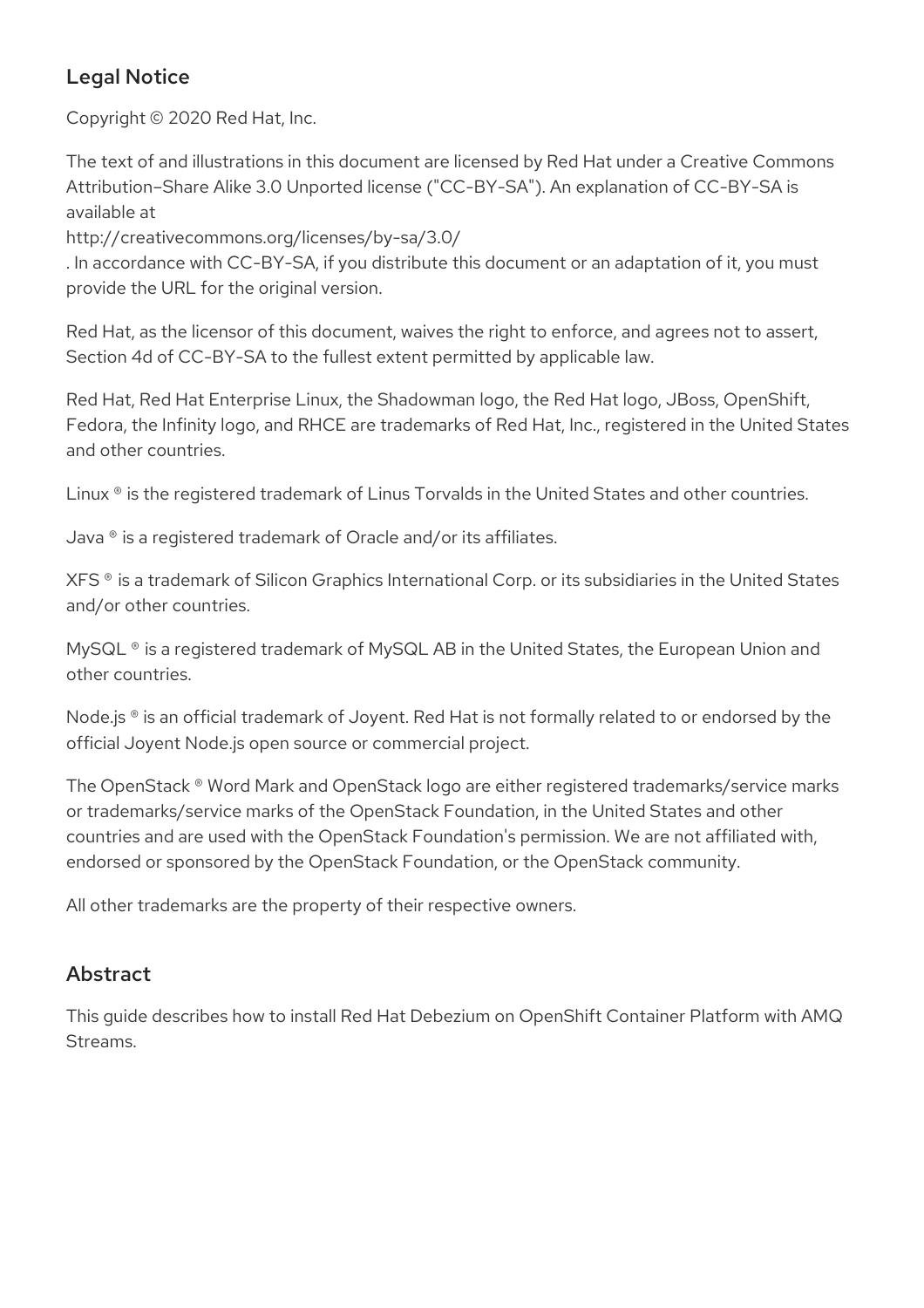## **Table of Contents**

| CHAPTER 2. INSTALLING DEBEZIUM CONNECTORS (and construction of the control of the 4 |                |
|-------------------------------------------------------------------------------------|----------------|
| 2.1. PREREQUISITES                                                                  | $\overline{4}$ |
| 2.2. KAFKA TOPIC CREATION RECOMMENDATIONS                                           | $\overline{4}$ |
| 2.3. DEPLOYING DEBEZIUM WITH AMQ STREAMS                                            | 5              |
|                                                                                     |                |
| Accessing Your Account                                                              | 8              |
| Activating a Subscription                                                           | 8              |
| Downloading Zip and Tar Files                                                       | 8              |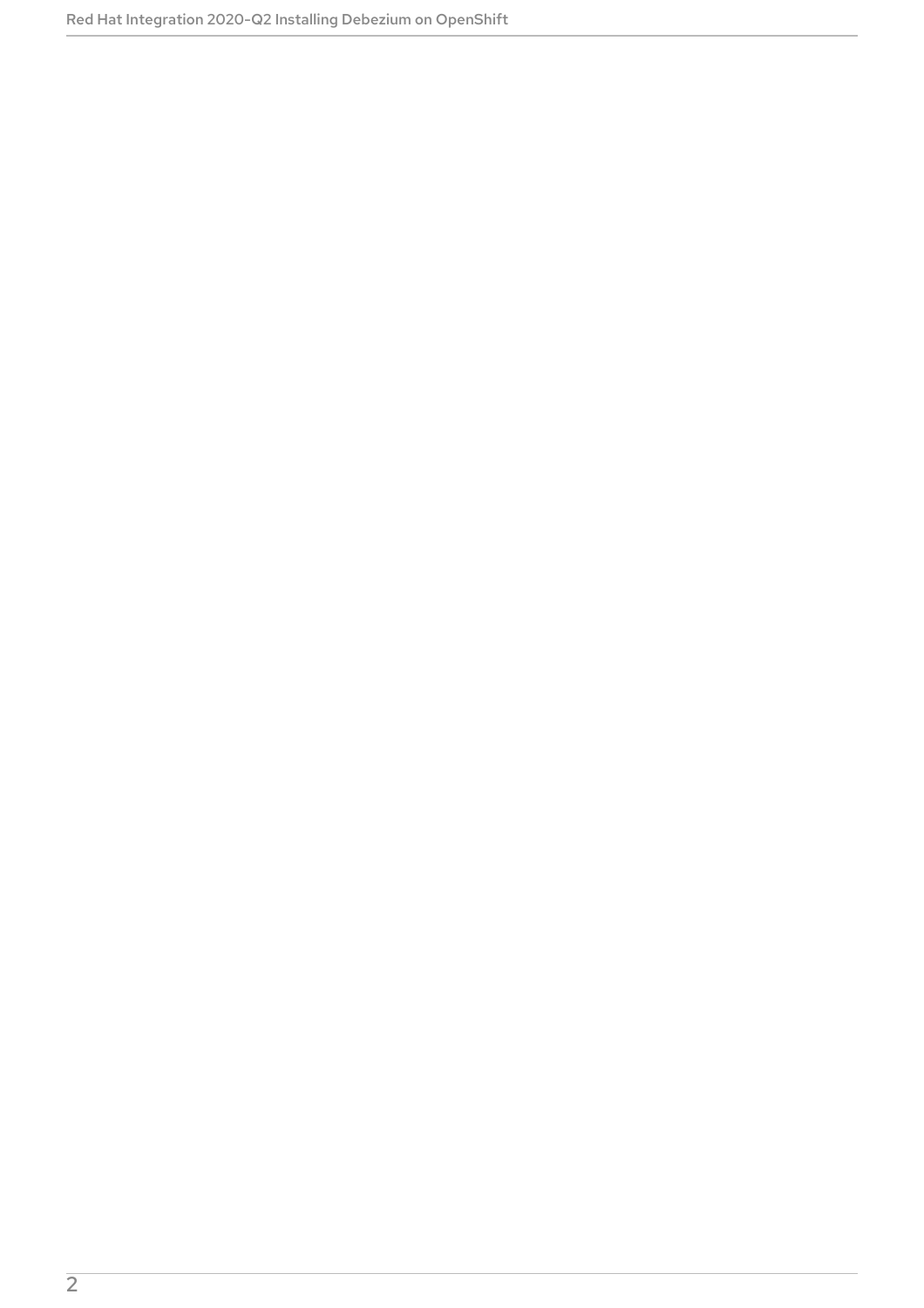## CHAPTER 1. DEBEZIUM OVERVIEW

<span id="page-6-0"></span>Red Hat Debezium is a distributed platform that captures database operations, creates data change event records for each row-level operation, and streams change event records to Kafka topics. Red Hat Debezium is built on Apache Kafka and is deployed and integrated with AMQ Streams.

Debezium captures row-level changes to a database table and passes corresponding change events to AMQ Streams. Applications can read these *change event streams* and access the change events in the order in which they occurred.

Debezium has multiple uses, including:

- Data replication
- Updating caches and search indexes
- Simplifying monolithic applications
- Data integration
- **•** Enabling streaming queries

Debezium provides connectors (based on Kafka Connect) for the following common databases:

- MySQL
- PostgreSQL
- SQL Server
- MongoDB

[Debezium](https://github.com/debezium/debezium) is the upstream community project for Red Hat Debezium.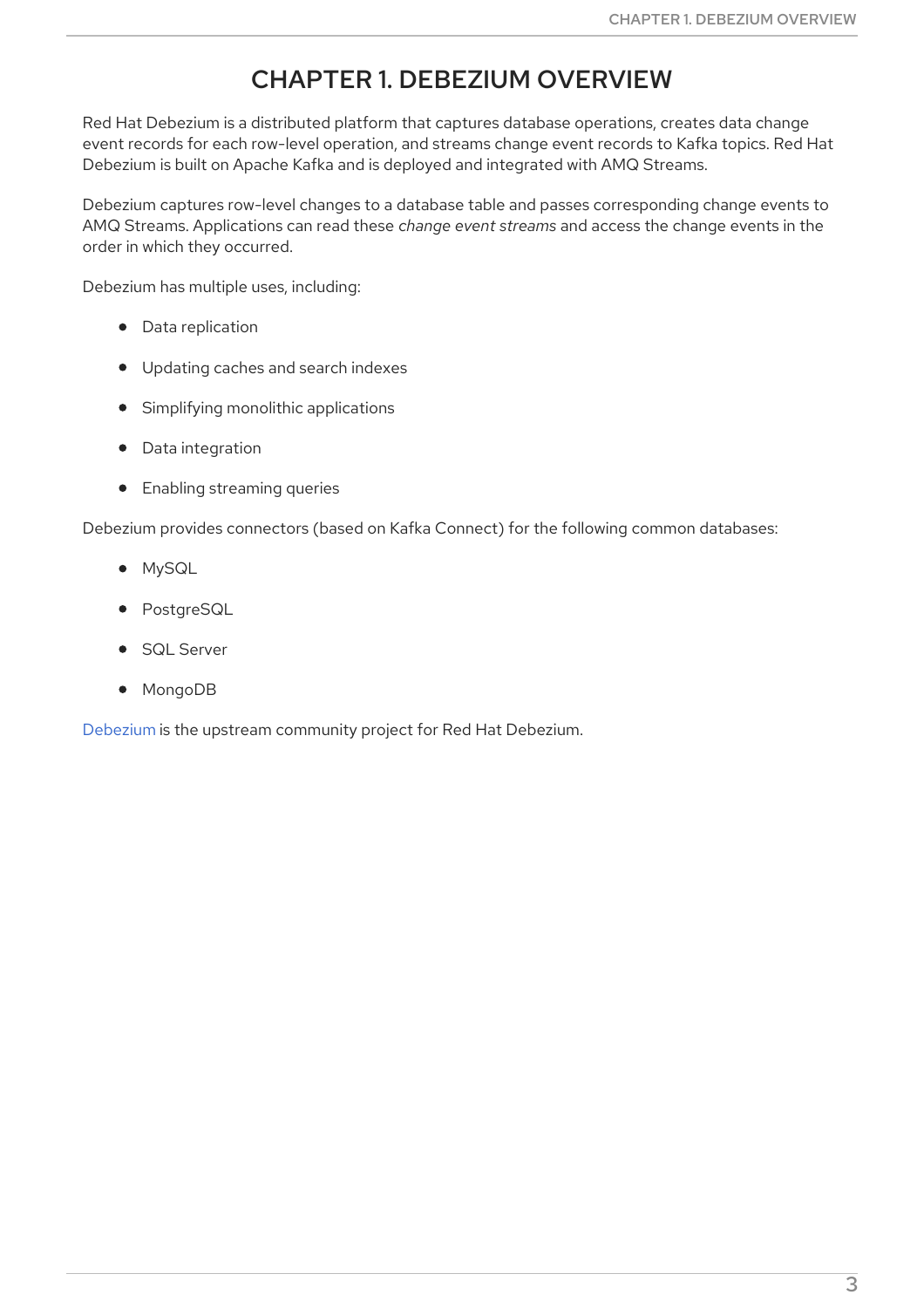# CHAPTER 2. INSTALLING DEBEZIUM CONNECTORS

<span id="page-7-0"></span>Install Debezium connectors through AMQ Streams by extending Kafka Connect with connector plugins. Following a deployment of AMQ Streams, you can deploy Debezium as a connector configuration through Kafka Connect.

## <span id="page-7-1"></span>2.1. PREREQUISITES

A Debezium installation requires the following:

- An OpenShift cluster
- A deployment of AMQ Streams with Kafka Connect
- A user on the OpenShift cluster with **cluster-admin** permissions to set up the required cluster roles and API services



#### **NOTE**

Java 8 or later is required to run the Debezium connectors.

To install Debezium, the OpenShift Container Platform command-line interface (CLI) is required. For information about how to install the CLI for OpenShift 4.4, see the OpenShift Container Platform 4.4 [documentation.](https://access.redhat.com/documentation/en-us/openshift_container_platform/4.4/html/cli_tools/openshift-cli-oc?#cli-installing-cli_cli-developer-commands)

#### Additional resources

- For more [information](https://access.redhat.com/documentation/en-us/red_hat_amq/7.7/html-single/using_amq_streams_on_openshift/index) about how to install AMQ Streams, see Using AMQ Streams on OpenShift.
- AMQ Streams includes a *Cluster Operator* to deploy and manage Kafka components. For more information about how to install Kafka components using the AMQ Streams Cluster Operator, see [Deploying](https://access.redhat.com/documentation/en-us/red_hat_amq/7.7/html-single/using_amq_streams_on_openshift/index#deploying-kafka-connect-str) Kafka Connect to your cluster .

## <span id="page-7-2"></span>2.2. KAFKA TOPIC CREATION RECOMMENDATIONS

Debezium uses multiple Kafka topics for storing data. The topics must be created by an administrator, or by Kafka itself by enabling auto-creation for topics using the **[auto.create.topics.enable](https://access.redhat.com/documentation/en-us/red_hat_amq/7.7/html-single/using_amq_streams_on_openshift/index#ref-sample-kafka-resource-config-deployment-configuration-kafka)** broker configuration.

The following list describes limitations and recommendations to consider when creating topics:

#### Database history topics (for MySQL and SQL Server connectors)

- Infinite (or very long retention).
- Replication factor of at least 3 in production.
- Single partition.

#### Other topics

Optionally, log [compaction](https://kafka.apache.org/documentation/#compaction) enabled (if you wish to only keep the *last* change event for a given record).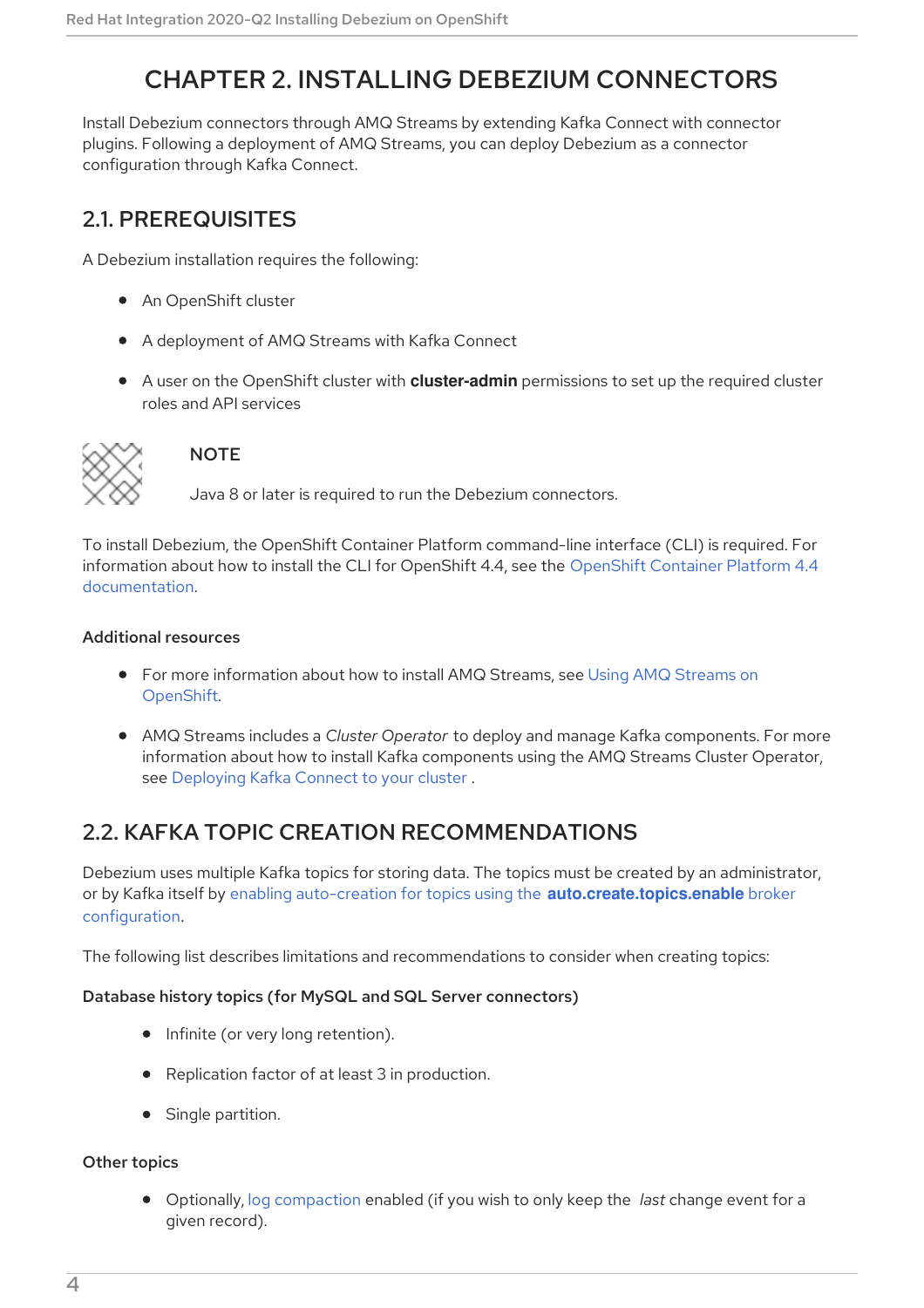In this case, configure the **min.compaction.lag.ms** and **delete.retention.ms** topic-level settings in Apache Kafka so that consumers have enough time to receive all events and delete markers. Specifically, these values should be larger than the maximum downtime you anticipate for the sink connectors (for example, when you update them).

- Replicated in production.
- Single partition.

You can relax the single partition rule, but your application must handle out-of-order events for different rows in the database (events for a single row are still totally ordered). If multiple partitions are used, Kafka determines the partition by hashing the key by default. Other partition strategies require using Simple Message Transforms (SMTs) to set the partition number for each record.

### <span id="page-8-0"></span>2.3. DEPLOYING DEBEZIUM WITH AMQ STREAMS

To set up connectors for Debezium on Red Hat OpenShift Container Platform, you deploy a Kafka cluster to OpenShift, download and configure Debezium connectors, and deploy Kafka Connect with the connectors.

#### **Prerequisites**

● You used Red Hat AMQ [Streams](https://access.redhat.com/products/red-hat-amq#streams) to set up Apache Kafka and Kafka Connect on OpenShift. AMQ Streams offers operators and images that bring Kafka to OpenShift.

#### Procedure

- 1. Deploy your Kafka cluster. If you already have a Kafka cluster deployed, go to the next step.
	- a. Install the AMQ Streams operator by following the steps in Installing AMQ Streams and deploying [components.](https://access.redhat.com/documentation/en-us/red_hat_amq/7.7/html-single/using_amq_streams_on_openshift/index#downloads-str)
	- b. Select the desired configuration and deploy your Kafka [Cluster](https://access.redhat.com/documentation/en-us/red_hat_amq/7.7/html-single/using_amq_streams_on_openshift/index#deploying-kafka-cluster-str) .
	- c. Deploy Kafka [Connect](https://access.redhat.com/documentation/en-us/red_hat_amq/7.7/html-single/using_amq_streams_on_openshift/index#deploying-kafka-connect-str).

You now have a working Kafka cluster that is running in OpenShift with Kafka Connect.

2. Check that your pods are running. The pod names correspond with your AMQ Streams deployment.

\$ oc get pods

NAME READY STATUS *<cluster-name>*-entity-operator-7b6b9d4c5f-k7b92 3/3 Running *<cluster-name>*-kafka-0 2/2 Running *<cluster-name>*-zookeeper-0 2/2 Running *<cluster-name>*-operator-97cd5cf7b-l58bq 1/1 Running

In addition to running pods, you should have a DeploymentConfig associated with Kafka Connect.

- 3. Go to the Red Hat [Integration](https://access.redhat.com/jbossnetwork/restricted/listSoftware.html?product=red.hat.integration&downloadType=distributions) download site .
- 4. Download the Debezium connector archive(s) for your database(s).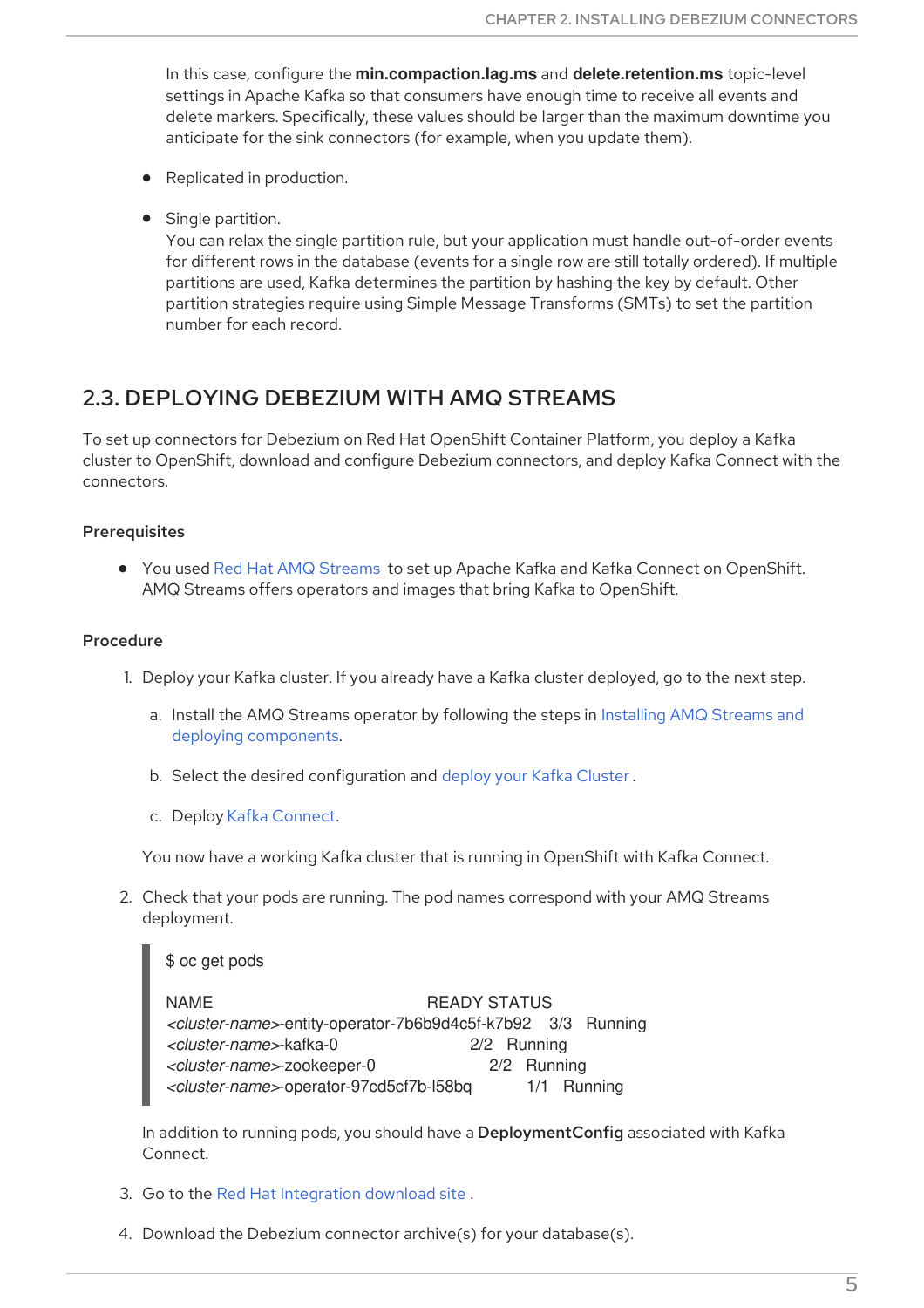5. Extract the archive(s) to create a directory structure for the connector plug-in(s). If you downloaded and extracted four archives, the structure looks like this:



6. Create a new **Dockerfile** by using **registry.redhat.io/amq7/amq-streams-kafka-25:1.5.0** as the base image:

FROM registry.redhat.io/amq7/amq-streams-kafka-25:1.5.0 USER root:root COPY ./*my-plugins*/ /opt/kafka/plugins/ USER 1001

7. Build the container image:

podman build -t *my-new-container-image*:latest

8. Push your custom image to your container registry:

podman push *my-new-container-image*:latest

- 9. Point to the new container image. Do one of the following:
	- Edit the **KafkaConnect.spec.image** property of the **KafkaConnect** custom resource. If set, this property overrides the **STRIMZI\_DEFAULT\_KAFKA\_CONNECT\_IMAGE** variable in the Cluster Operator.

apiVersion: kafka.strimzi.io/v1beta1 kind: KafkaConnect metadata: name: my-connect-cluster spec: *#...* image: my-new-container-image

In the **install/cluster-operator/050-Deployment-strimzi-cluster-operator.yaml** file, edit the **STRIMZI\_DEFAULT\_KAFKA\_CONNECT\_IMAGE** variable to point to the new container image and reinstall the Cluster Operator. If you edit this file you will need to apply it to your OpenShift cluster.

The Kafka Connect deployment starts to use the new image.

#### Next steps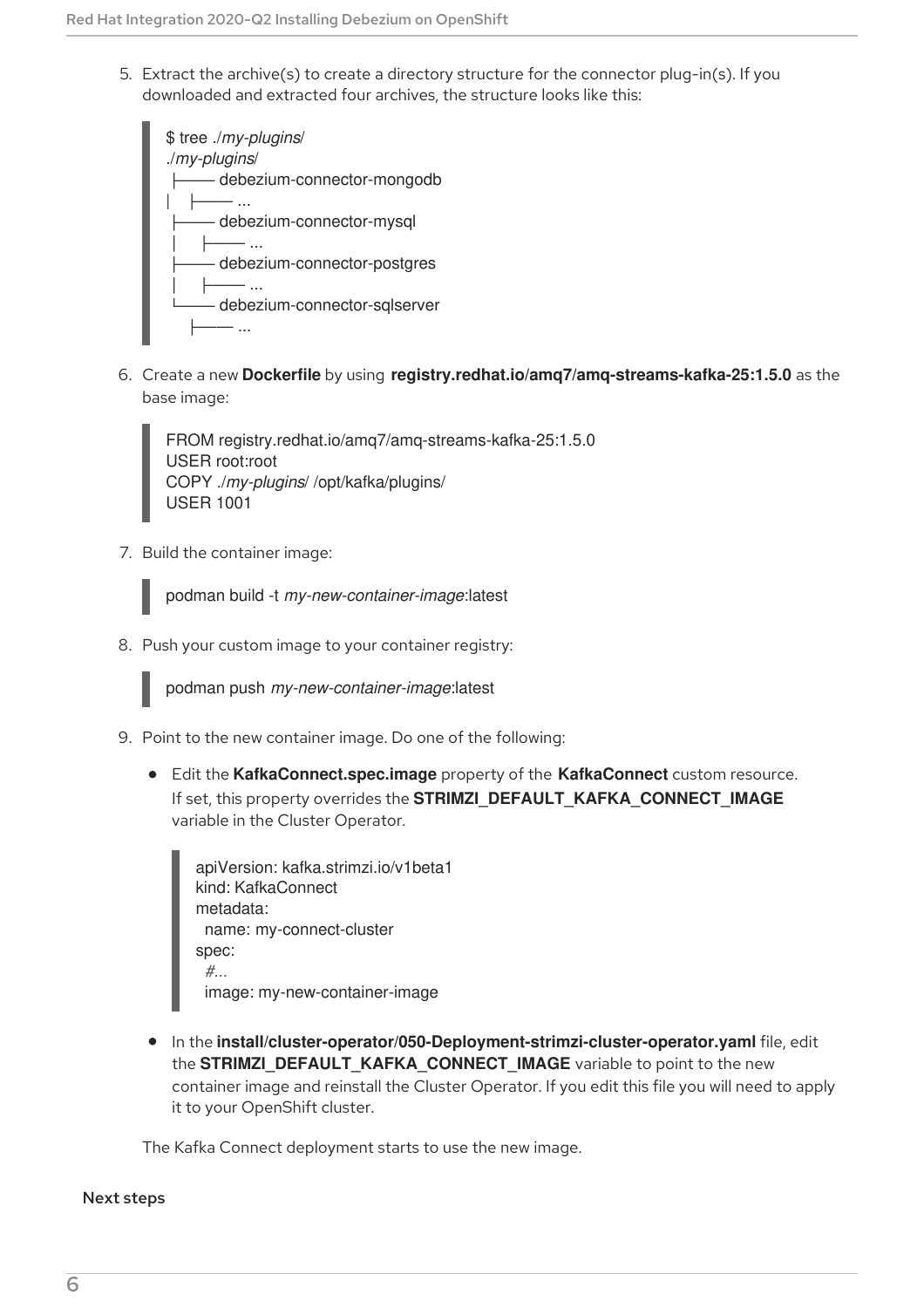- For each Debezium connector that you want to deploy, create and apply a **KafkaConnect** custom resource that configures a connector instance. This starts running the connector against the configured database. When the connector starts, it connects to the configured database and generates change event records for each inserted, updated, and deleted row or document. Details for deploying a connector are in the following sections:
	- **o** Deploying the MySQL [connector](https://access.redhat.com/documentation/en-us/red_hat_integration/2020-Q2/html-single/debezium_user_guide/index#deploy-the-mysql-connector)
	- Deploying the MongoDB [connector](https://access.redhat.com/documentation/en-us/red_hat_integration/2020-Q2/html-single/debezium_user_guide/index#mongodb-deploying-a-connector)
	- Deploying the [PostgreSQL](https://access.redhat.com/documentation/en-us/red_hat_integration/2020-Q2/html-single/debezium_user_guide/index#deploying-a-connector) connector
	- **o** Deploying the SQL Server [connector](https://access.redhat.com/documentation/en-us/red_hat_integration/2020-Q2/html-single/debezium_user_guide/index#sqlserver-deploying-a-connector)
- For more information on the **KafkaConnect.spec.image property** and **[STRIMZI\\_DEFAULT\\_KAFKA\\_CONNECT\\_IMAGE](https://access.redhat.com/documentation/en-us/red_hat_amq/7.7/html-single/using_amq_streams_on_openshift/index)** variable, see Using AMQ Streams on OpenShift.